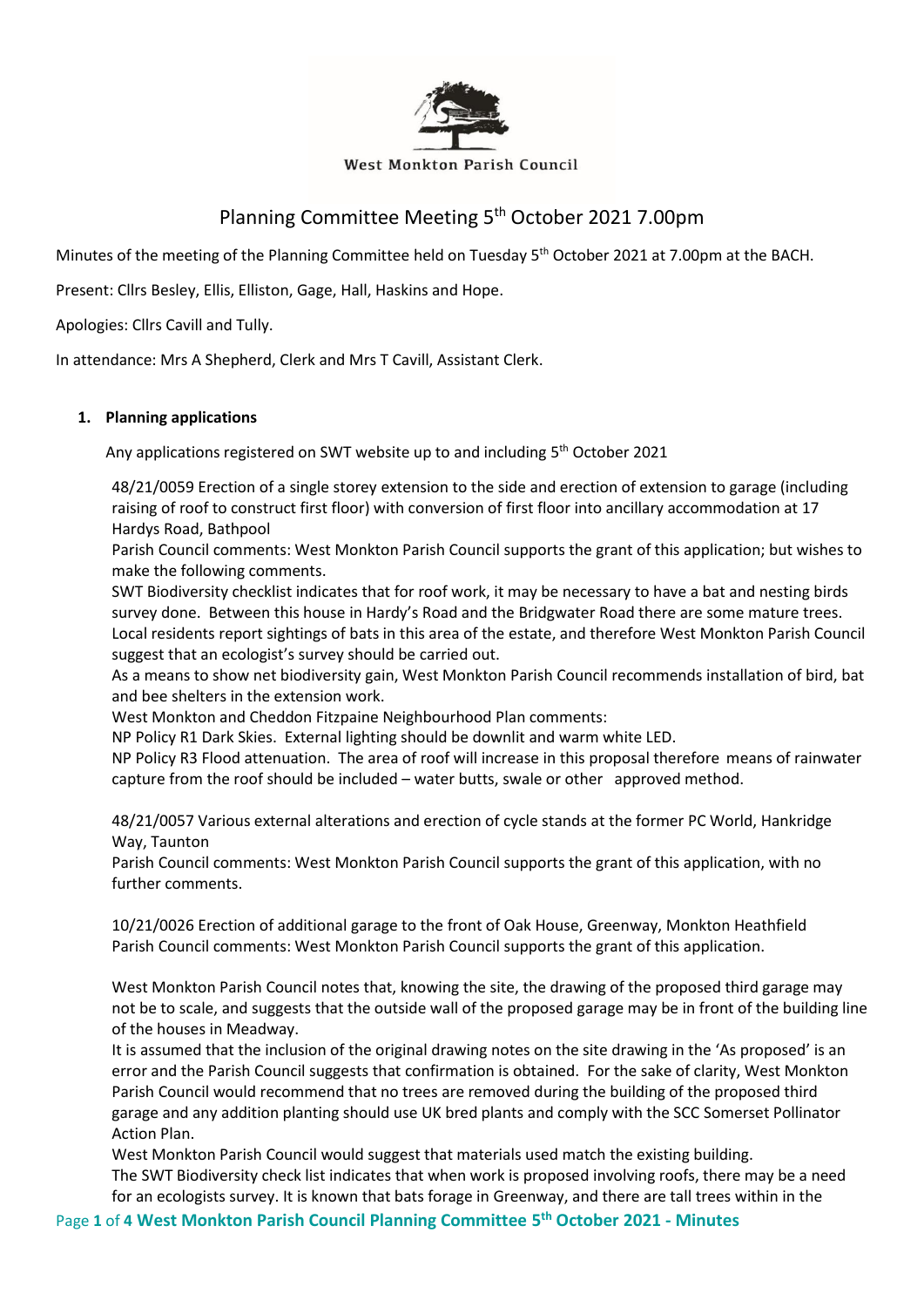curtilage of this dwelling. Therefore West Monkton Parish Council recommends that an ecology survey is carried out, and to ensure net biodiversity gain, Councillors may wish to recommend the installation of bat or bird boxes.

The Parish Council also suggests the following comments on the West Monkton and Cheddon Fitzpaine Neighbourhood Plan (NP) policies:

NP Policy R1 Dark Skies: external lighting should be downlit and warm white LED

NP Policy R3 Flood attenuation: the extra roof area will generate increased need for rainwater capture and installation of water butts or other rainwater capture method is recommended.

48/21/0062 Erection of a single storey extension to the rear with alterations to the roof of Walford Lodge, Bridgwater Road, West Monkton

West Monkton Parish Council: The Parish Council supports the grant of this application.

The Parish Council notes the Conservation report which states that the distance of the Lodge from the main building Walford House and the intervening landscape should be considered as neutral contributors to the overall significance of the front part of the Lodge as a listed building.

West Monkton Parish Council endorses the Bat Survey which has been done, also including nesting birds. The survey indicates that bats do not use the building for roosting and therefore bats would not be adversely affected by the proposed extension. No further measure or license is required by Natural England.

West Monkton Parish Council supports the lighting recommendations that were made in the survey (which largely correspond with West Monkton and Cheddon Fitzpaine Neighbourhood Plan (NP) Policy R1 Dark Skies, including the survey suggestion that the external lighting should be PIR.

West Monkton Parish Council endorses the suggestion to enhance biodiversity by the installation of a bat box in the trees on the boundary and a sparrow terrace on the north elevation of the new extension.

48/20/0056 Erection of a workshop for Bathpool Car Sales, Riverside, Area E, Bridgwater Road, Bathpool Current use is for car sales and car hand-washing. The proposal is to demolish the existing buildings and erect a metal clad building in the area closer to the main road, currently without any building on it and used for car washing.

Parish Council comments: West Monkton Parish Council objects to the grant of this application on the grounds that insufficient information has been provided and responses on the application form are incorrect (see acreage of site and numbers of employees).

The Parish Council notes that neither the application form nor any submitted report indicates how oil and other aspects of car workshop activities will be dealt with – no detail of oil waste storage/disposal or other waste storage/disposal. The surface of the site, known by the Parish Council looks to be largely porous, which raises questions about land contamination both in its current function and for the future proposed use of the site. Drainage from the site either currently or in the future is not explained, drainage into existing drainage systems raises the question of contamination and the potential for pollution owing to the proximity of the flood relief channel for the River Tone raises environmental concerns.

The dimensions of the proposed building are provided but no details of staff facilities have been included. Should the building be erected it is recommended that the building is insulated, and solar panels are installed on the roof to ensure well-being and adequate working conditions for the staff.

With reference to West Monkton and Cheddon Fitzpaine Neighbourhood Plan (NP) Policies:

NP policy R3 Flood attenuation; no details of rainwater capture from the roof are provided. Water attenuation is significant as the site lies adjacent to the R Tone flood relief channel.

With reference to NP Policy R1 Dark Skies, no information about internal lighting of the proposed building nor information about how the outside yard will be lit have been provided. In accordance with NP Policy R1 it is required that all lighting is LED (warm white) and down lit, so that bats in the area are not negatively impacted by the proposals.

No details are offered about demolition of the existing building which involves concrete, metal and various other materials. The potential for environmental contamination is clear and the Parish Council suggests the process should be monitored.

No information has been provided if any trees are to be removed when the new building is erected, trees in the location have an important screening role and potential foraging for bats and birds nesting sites. It is recommended that no trees are removed during the delivery of this application.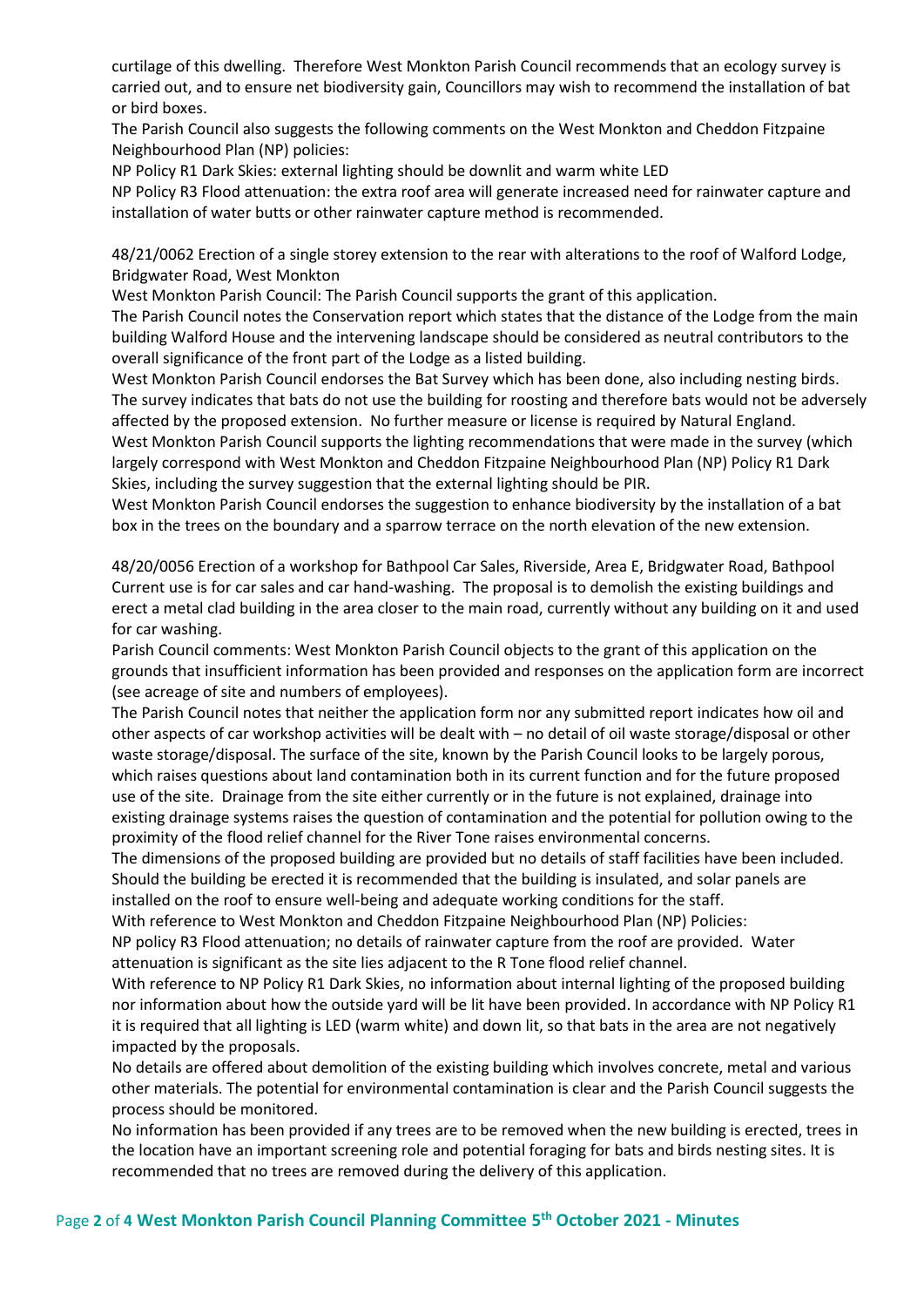West Monkton Parish Council would wish to receive more details about the application before making any recommendations.

48/21/0054 Demolition of buildings adjoining eastern boundary, change of use and adaptation of remaining buildings for convenience store (use Class E) with ATM and childrens day nursery (use Class E) and erection of a single storey building for a pharmacy (use Class E) with provision of car and bicycle parking at the former Land Rover Garage, Bridgwater Road, Bathpool

Parish Council comment: Having already submitted comments on this application, West Monkton Parish Council wishes to make it clear that it supports the grant of this application.

## **2. Consultations**

DEFRA Local Nature Recovery Strategies – Consultation NALC document file:///C:/Users/clerk/Downloads/PC6-21%20Local%20nature%20recovery%20strategies%20(5).pdf Full DEFRA document<https://consult.defra.gov.uk/land-use/local-nature-recovery-strategies/> Responses to the questions that formed part of the NALC consultation document were discussed and agreed.

### SWT Free Trees<https://www.somersetwestandtaunton.gov.uk/freetrees/>

It was agreed to request Beech trees from SWT and enquire with Persimmon about obtaining permission to plant them along Dyers Brook.

## **3. Community**

## **Community Transport Initiative Discussion**

Cllr Elliston provided an overview of the need for a Community Transport Initiative in the Parish. It was agreed that further information was required to enable the Parish Council to give the initiative further consideration including:

- Up to date figures from John Perrott at SCC about use of the number 12 bus service and the amount of the remaining S106 funds are available. Clerk to gather information.
- Information from the Wiveliscombe Area Partnership about how the Wivey Link operates. Cllr Elliston to gather information.

### **Community Fund Application Update**

Clerk confirmed that the first stage of the Community Fund application had been successful and £1500.00 should be received in the next few days. The second stage will be considered in each October and notification of the outcome may be received in advance of the October Parish Council meeting.

### **Community Website**

Clerk confirmed that the Monkton Matters website is now live. It was noted that the business directory was still under development and would soon be added to the website. It was noted that links for trains and coach services in the Parish should be added.

### **4. Assistant Clerk 2 / Community Development Officer Recruitment Update**

Cllr Haskins and Clerk provided an update. Cllrs Haskins, Hall and Elliston conducted the interviews for the position on Wednesday 29<sup>th</sup> September. Two applicants were strong and good with individual strengths that would suit the role and the interview panel were split over who they would prefer to appoint. The Interviewing Councillors agreed to gather the references to help a decision to be reached.

Clerk confirmed that the Community Fund application included six months of the positions salary, a discussion followed about the possibility of recruiting one of the applicants in a permanent position and the other on a six month temporary contract using the community application funding if successful.

Further discussion to take place at the October Parish Council meeting when the references should hopefully have been received and the outcome of the community fund application will be known.